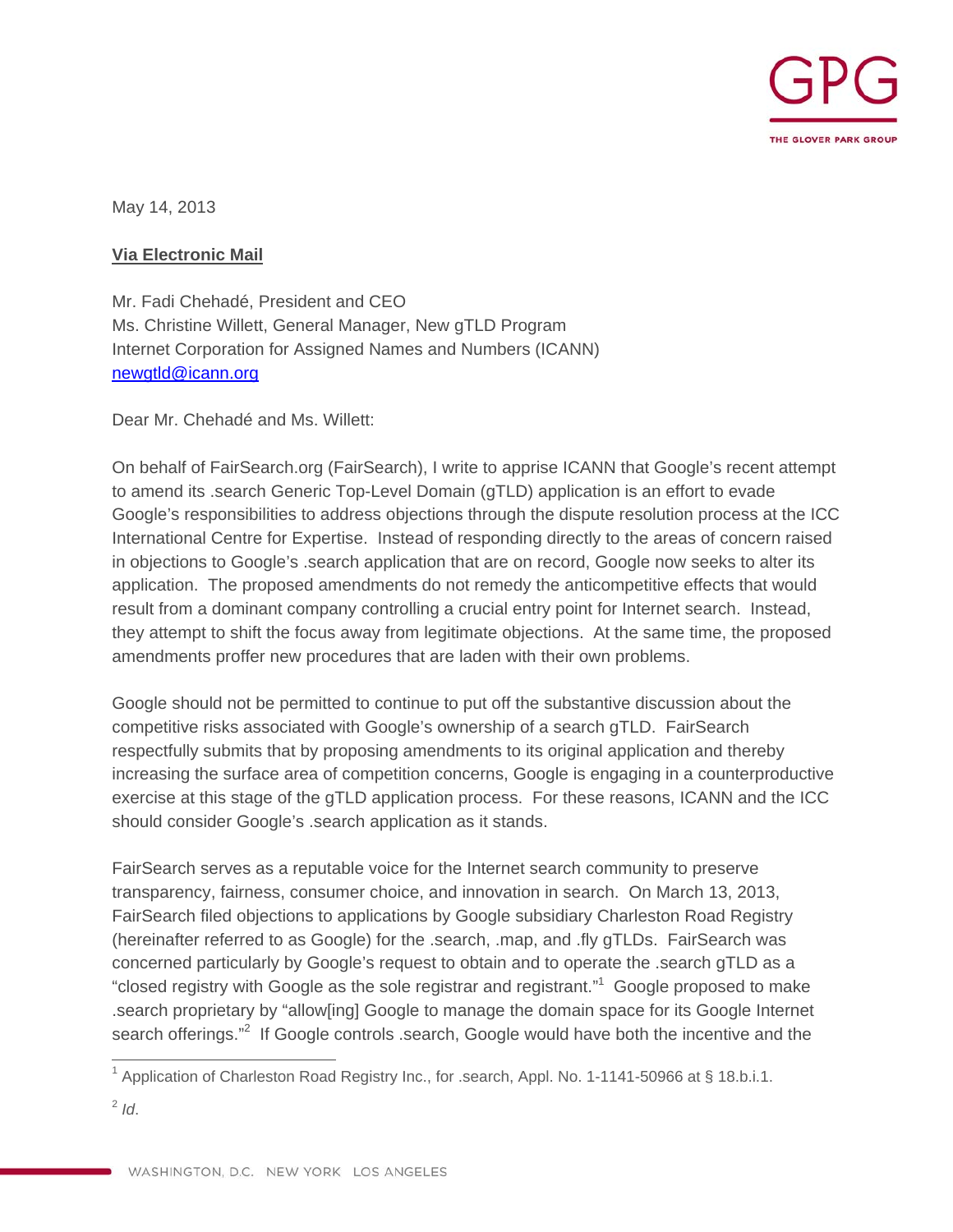ability to become even more of a bottleneck in search than it already is. Google would unilaterally control the domain name that describes its core function while being able to exclude other competing search engines from such beneficial association.

In a recent communiqué, ICANN's Governmental Advisory Committee (GAC) states that restricted registration policies should require safeguards, and, "[f]or strings representing generic terms, exclusive registry access should serve a public interest goal."<sup>3</sup> GAC identifies .search as one such generic term requiring the Registry Operator to apply for a code of conduct exemption in order to operate the gTLD as a closed domain. $4$  Thus, under its original application, the burden is on Google to demonstrate that administering the .search gTLD as a closed registry would somehow serve the public interest—a difficult showing to make given that Google's proposal would seriously impair competition from search rivals.

On April 6, 2013, Google requested the opportunity to amend its .search application. It now proposes to operate the search top-level domain instead as a "redirect service on the 'dotless' search domain (http://search/). . . ."<sup>5</sup> This about-face is an acknowledgment that operating the .search gTLD as a closed registry would pose too obvious a harm to competition—even for Google. Nevertheless, Google's proposed amendments continue to describe a system for managing the search gTLD in a way that would impair search competition.

This letter lays out initial reactions to Google's proposed amendments and why those amendments should not be accepted. If ICANN agrees to approve Google's revisions to the .search application, FairSearch intends to file additional comments within thirty (30) days of such revision.

### **I. Procedural Concerns: No Business Should Have to Go Through Its Biggest Competitor to Gain Access to a Common Resource that is Critical to Competition.**

If ICANN grants Google's search gTLD application, ICANN would confer upon Google even greater incentive and ability to exclude competitors from the search markets. Such a result would not further ICANN's goal of "foster[ing] diversity, encourag[ing] competition, and enhanc[ing] the utility of the [Domain Name System]."<sup>6</sup>

 $\overline{a}$ <sup>3</sup> ICANN Governmental Advisory Committee, GAC Communiqué– Beijing, People's Republic of China at 11, Apr. 11, 2013.

<sup>4</sup> *Id.*; *see also* ICANN, Base Agreement & Specifications, *Registry Operator Code of Conduct*, at 55, June 4, 2012, http://newgtlds.icann.org/en/applicants/agb/base-agreement-specs-04jun12-en.pdf.

<sup>&</sup>lt;sup>5</sup> Letter from Sarah Falvey, Policy Manager, Google, Inc., to Christine Willett, General Manager, New gTLD Program, Re: Update on Amendments to Four of Charleston Road Registry's Applications, Apr. 6, 2013.

<sup>&</sup>lt;sup>6</sup> ICANN, gTLD Applicant Guidebook at Preamble, June, 4, 2012.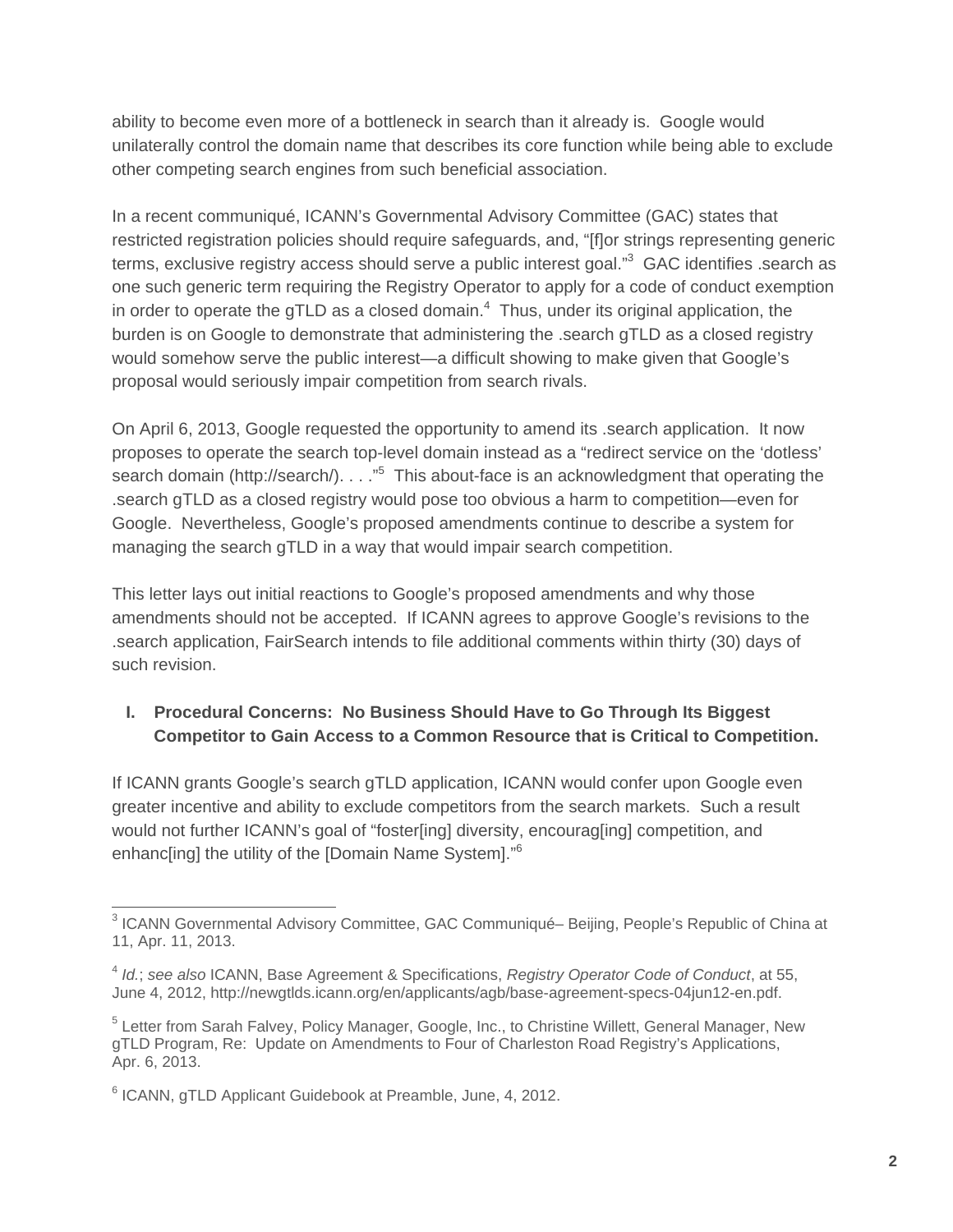Google proposes to "limit[] registration to only application developers. [Google] plans to require registrars to confirm that a domain applicant is an application developer via an established process."<sup>7</sup> Yet Google does not specify how or why it would limit registration. As online search evolves, neither ICANN nor the community of vertical, general, or to-be-developed search experiences can be assured that they will come within the Google-defined parameters for applicants.

Moreover, Google alone would determine applicants' rights and privileges to access the search gTLD.<sup>8</sup> Applicants would have no bargaining power to change unfair or onerous terms. Google also reserves the right to monitor registrants and to enforce suspensions.<sup>9</sup> Consequently, Google may limit competitor registrations and suspend competitors' access to the search gTLD.

Additionally, Google retains the right "to charge different prices for unique second-level domains within the gTLD . . . .<sup>"10</sup> Google does not describe on what basis it would charge different prices, much less any criteria for how it would set prices. Google merely assures that it will not "price discriminate among ICANN-accredited registrars."<sup>11</sup> Without stating more, Google asks ICANN to trust that Google will set prices reasonably. "Trust" is not a sufficient strategy to address competition concerns.

In short, under its amended proposal Google reserves too much authority to decide how it alone will manage the search gTLD. ICANN's GAC advises that registries for generic terms operated on a restricted access basis should be administered "in a transparent way that does not give an undue preference to any registrars or registrants, including itself, and shall not subject registrars or registrants to an undue advantage."<sup>12</sup> But Google's amended application provides no such guarantee of transparency.

Google, the dominant global search provider with a history of anticompetitive conduct, cannot be trusted as an honest broker. As the European Commission recently found, Google indeed promotes its vertical search services in way that "*unduly diverts traffic away from Google's competitors* in specialized search *towards Google's own specialized search services*. . . ."13

<sup>8</sup> *Id*. at § 18.b.i.1.

 $9$  *Id.* 

<sup>10</sup> *Id*. at § 18.c.ii.

 $11$  *Id*.

\_\_\_\_\_\_\_\_\_\_\_\_\_\_\_\_\_\_\_\_\_\_\_\_\_\_\_\_\_\_\_\_\_\_\_<br><sup>7</sup> New gTLD Application Change Request Form of Charleston Road Registry Inc. for search, Appl. No. 1-1141-50966 at § 18.b.iv.

<sup>&</sup>lt;sup>12</sup> ICANN Governmental Advisory Committee, GAC Communiqué – Beijing, People's Republic of China at 11, Apr. 11, 2013.

<sup>&</sup>lt;sup>13</sup> European Commission, Memo, Commission seeks feedback on commitments offered by Google to address competition concerns – questions and answers, Apr. 25, 2013 (emphasis added).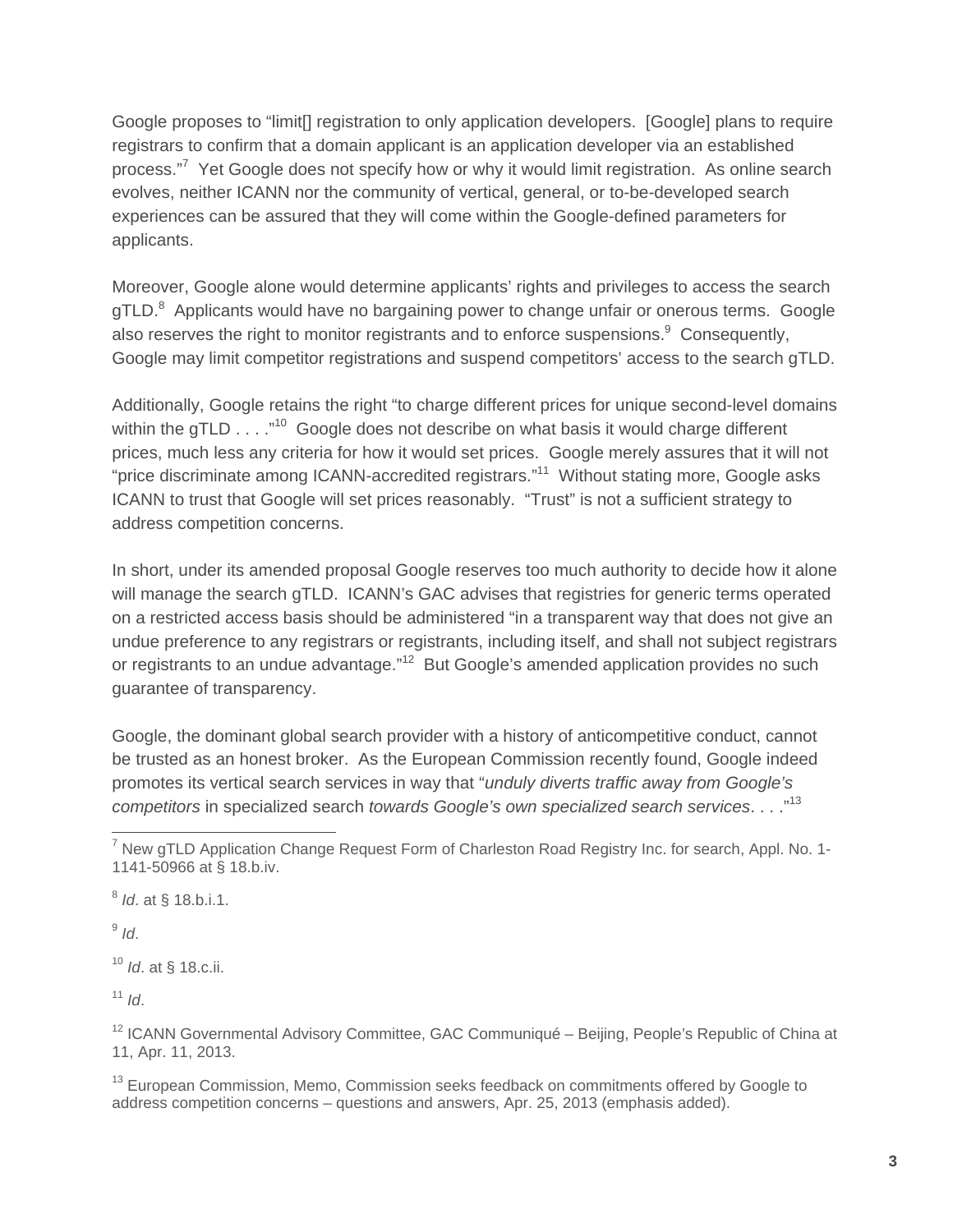FairSearch respectfully suggests that it is too tall an order to ask nascent competitors and search entrants to entrust their most significant competitor with provision of fair access to what likely will be a critical resource to online search competition—the search gTLD.

### **II. Privileged Access to Competitively Significant Data: Google Would Be Positioned to Collect User Queries and Other Sensitive Information from the Search gTLD.**

Google offers assurances in its proposed amended application that it will "ensure the appropriate level of privacy and security will be met for its users."<sup>14</sup> Google plans to encrypt data "to ensure *third parties* cannot access personally identifying information or other sensitive data as it crosses the Internet."<sup>15</sup> Notably absent from Google's assurances, however, is any acknowledgment that Google may use such access for its own search and related services.

Many competitors in search seek to obtain sources of data so that they can serve more relevant results. Nowhere in Google's application does Google promise that it will not access queries, search results, or user data that pass through the search gTLD. That loophole is gaping considering that Google may be able to capture data from competing services and thereby piggyback off of the value created by competitors without compensating them.

In addition to Google's access to competitively sensitive data, Google promises to run the search gTLD as a "redirect service" in which it provides users the option to elect a default search engine.<sup>16</sup> What Google's application does not specify is how Google will consider which competitors to list as one of those "default options." Nor does it say whether users will have the ability to select default vertical search services as well, or whether the election will be for general search engines only. Finally, Google makes no assurances that it will not seek to override a user's choice even after the searcher makes an initial search engine selection.

# **III. Stifles Innovation: Google's Proposal to Standardize Search Architecture would not Promote Innovation.**

Google's application proposes to "encourage websites with search functionality to adopt common query frameworks.  $\ldots$ ."<sup>17</sup> Google asserts that this change "may allow the emergence of new services and make it easier for users to switch between search functionality." Google

 $\overline{a}$ <sup>14</sup> New gTLD Application Change Request Form of Charleston Road Registry Inc., for search, Appl. No. 1-1141-50966 at § 18.b.v.

<sup>15</sup> *Id*. (emphasis added).

<sup>16</sup> *Id*. at § 23.10.

<sup>17</sup> *Id*. at § 18.b.ii.1.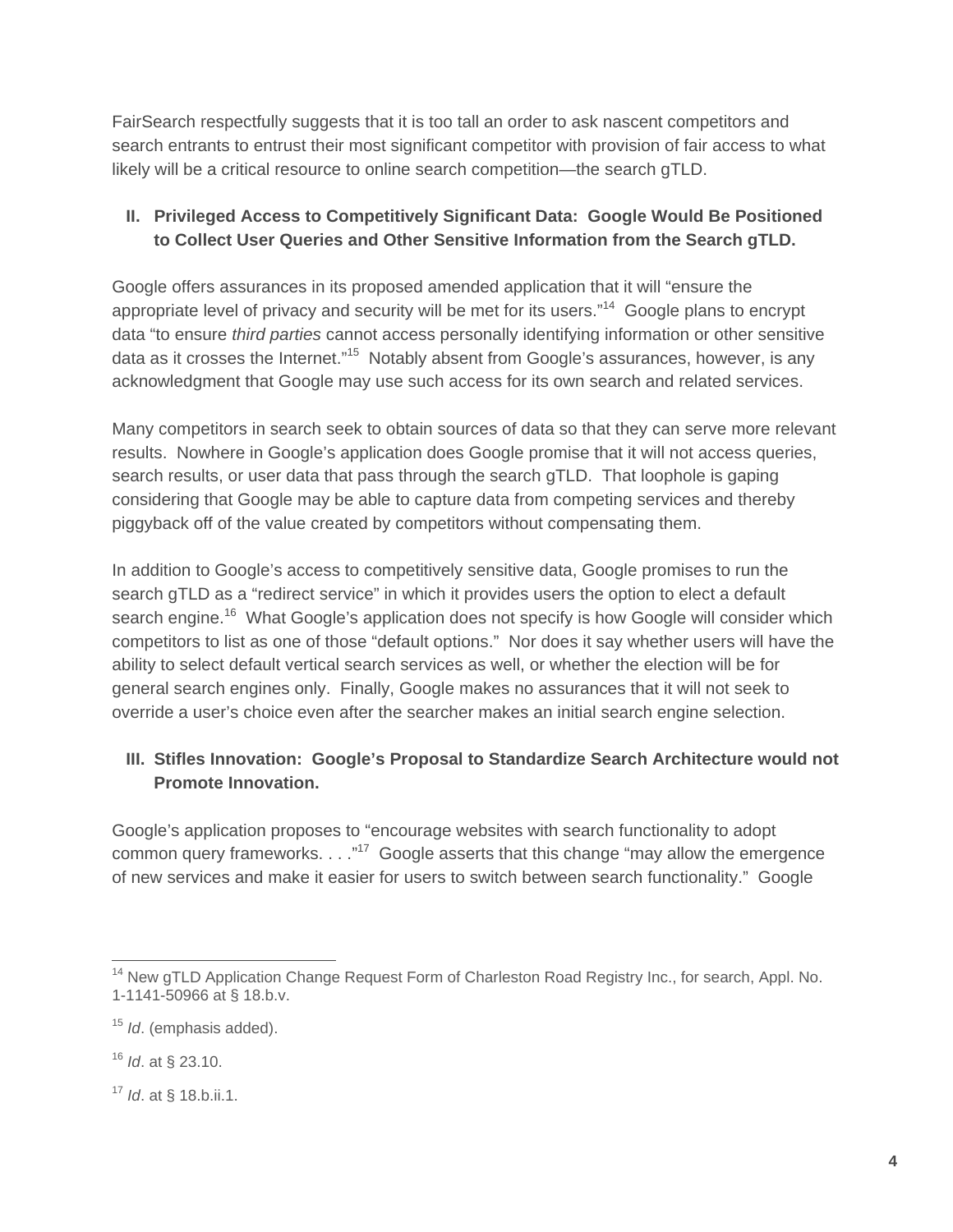describes such a Google-managed search gTLD as a "simple technical standard describing how users and other software can interact with search functionality within the TLD."<sup>18</sup> Despite Google's claim that this standardization will promote innovation, it likely will do the opposite. To the extent Google attempts to standardize search interfaces, that will merely prevent other search engines from developing new and innovative interfaces and ranking algorithms. And unlike most standards that develop collaboratively to create the best technology that poses the fewest frictions for existing competitors, Google has every reason to refine a "standard" that hews closest to its own search architecture. As a result, Google will have the ability to ensure that the transition to the search gTLD is painless for itself and costly for everyone else.

## **IV. Security Concerns: Google's Proposal to Run the gTLD as a "Dotless" Domain Name Would Pose a Serious Threat to Security.**

Lastly, Google does not address concerns posed by a number of security experts—including ICANN—that have evaluated "dotless" domains.<sup>19</sup> According to the February 2012 report from ICANN's Security and Stability Advisory Committee (SSAC), "[d]otless domains will not be universally reachable and the SSAC recommends strongly against their use."<sup>20</sup> Adopting any proposal to the contrary not only would circumvent the SSAC's recommendation but also would undermine ICANN's dedication to "preserving the operational security and stability of the Internet  $\ldots$  ."<sup>21</sup>

Programmers have designed web browsers and enterprise Intranet sites for a world in which dotless domains are *not* prevalent on the Internet but instead are reserved for enterprise Intranets. As such, dotless domains would present serious challenges to enterprise security architectures. Introducing dotless domains also would require reconfiguration of web browsers in order to address the ambiguous destinations that dotless domains pose. While they may eventually innovate to be able to utilize dotless domains in a way that ameliorates these technical concerns, neither a critical mass of Intranets nor of web browsers will be designed to work with dotless domains in the short- to mid-term future. Even implementing a dotless search domain in the interim could create massive and widespread risks to security.

<sup>20</sup> SSAC Report at 8.

 $\overline{a}$ <sup>18</sup> *Id*. at § 18.b.ii.3.

<sup>&</sup>lt;sup>19</sup> ICANN Security and Stability Advisory Committee, SSAC Report on Dotless Domains, Feb. 23, 2012, http://www.icann.org/en/groups/ssac/documents/sac-053-en.pdf (hereafter SSAC Report); David Goldstein, *Security Experts Urge Against Dotless Domains, New gTLD Applicants in Favour*, Domain News, Sept. 24, 2012, http://www.domainnews.com/en/security-experts-urge-against-dotless-domainsnew-gtld-applicants-in-favour.html.

<sup>&</sup>lt;sup>21</sup> ICANN, gTLD Applicant Guidebook at § 1.1.2.3, June, 4, 2012.